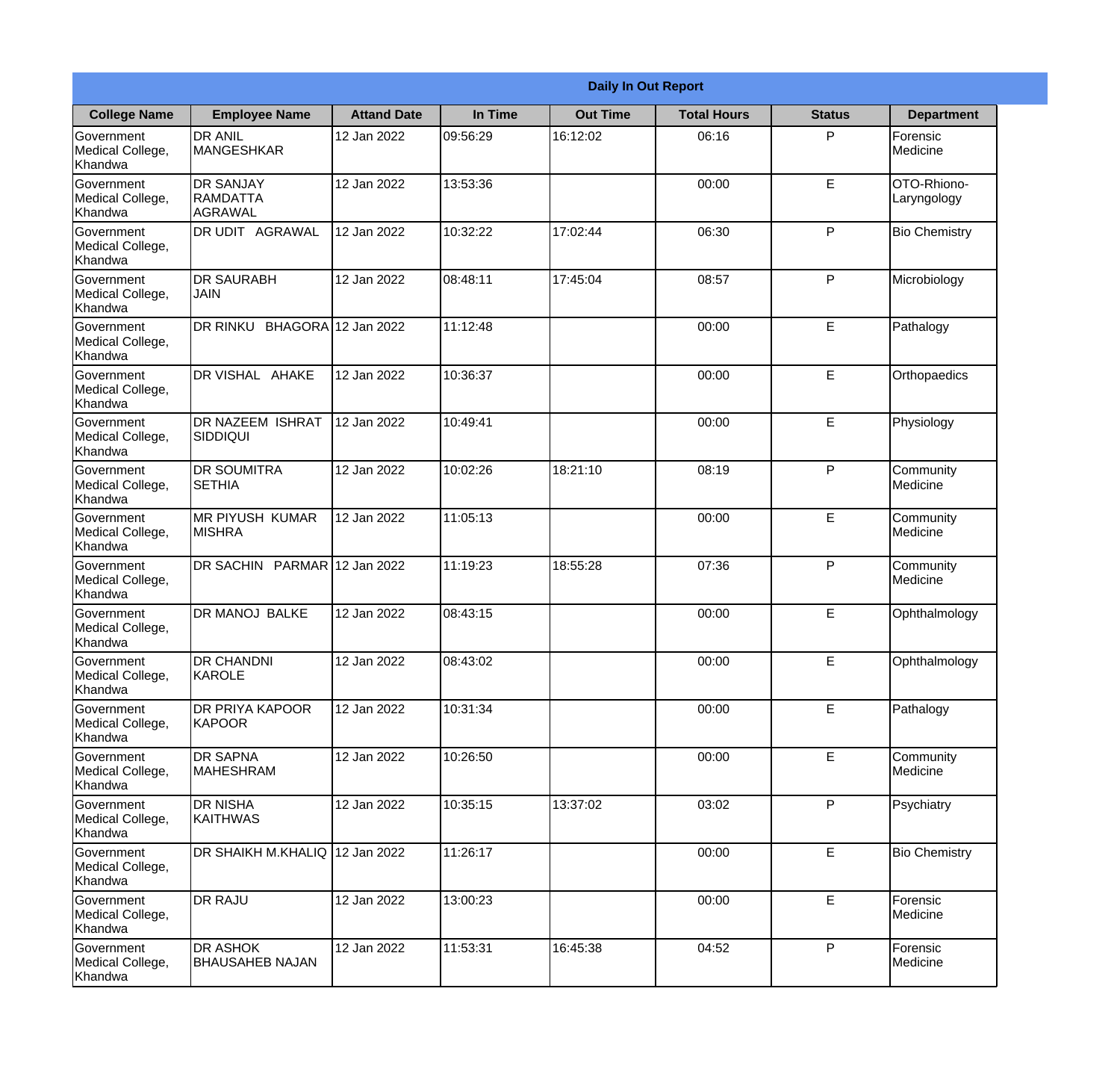| <b>Designation</b>                  | <b>Category</b>   |
|-------------------------------------|-------------------|
| Assistant Professor   Para Clinical |                   |
| Professor                           | Clinical          |
| Associate Professor Non Clinical    |                   |
| Associate Professor Para Clinical   |                   |
| Assistant Professor   Para Clinical |                   |
| Assistant Professor   Clinical      |                   |
| Professor                           | Non Clinical      |
| Assistant Professor   Para Clinical |                   |
| Statistician                        | Para Clinical     |
| <b>Assistant Professor</b>          | Para Clinical     |
| <b>Assistant Professor</b>          | <b>I</b> Clinical |
| Assistant Professor Clinical        |                   |
| Demonstrator/Tutor   Para Clinical  |                   |
| Associate Professor Para Clinical   |                   |
| Assistant Professor   Clinical      |                   |
| Professor                           | Non Clinical      |
| Demonstrator/Tutor   Para Clinical  |                   |
| Associate Professor Para Clinical   |                   |

## **Daily In Out Report**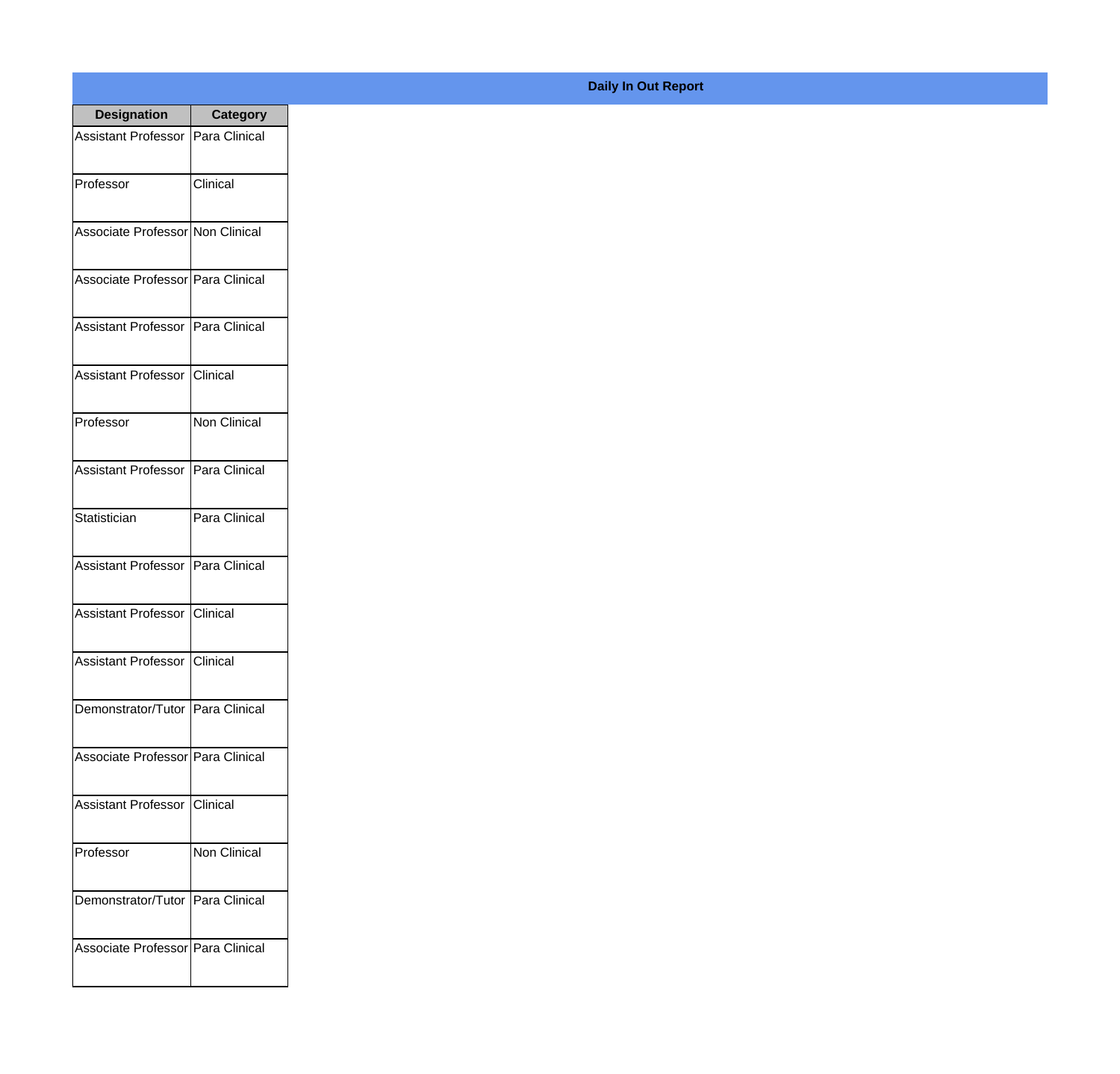|                                                   |                                                  |             |           |          | <b>Daily In Out Report</b> |   |                                        |  |
|---------------------------------------------------|--------------------------------------------------|-------------|-----------|----------|----------------------------|---|----------------------------------------|--|
| lGovernment<br>Medical College,<br><b>Khandwa</b> | IDR NITESHKUMAR<br><b>KISHORILAL</b><br>IRATHORE | 12 Jan 2022 | 10:43:57  |          | 00:00                      | E | Pharmacology                           |  |
| lGovernment<br>Medical College,<br>Khandwa        | IDR PRIYESH<br><b>IMARSKOLE</b>                  | 12 Jan 2022 | 10:51:54  | 18:12:43 | 07:21                      | P | Community<br>Medicine                  |  |
| lGovernment<br>Medical College,<br><b>Khandwa</b> | IDR NISHA MANDLOI<br><b>IPANWAR</b>              | 12 Jan 2022 | 109:48:24 | 16:20:46 | 06:32                      | P | <b>Obstetrics &amp;</b><br>Gynaecology |  |
| Government<br>Medical College,<br><b>Khandwa</b>  | IDR MUKTESHWARI<br>IGUPTA                        | 12 Jan 2022 | 111:48:46 | 17:28:40 | 05:40                      | P | Pharmacology                           |  |
| Government<br>Medical College,<br><b>Khandwa</b>  | <b>WAGHMARE</b><br> RENU                         | 12 Jan 2022 | 111:04:16 | 18:18:22 | 07:14                      | P | Community<br><b>I</b> Medicine         |  |